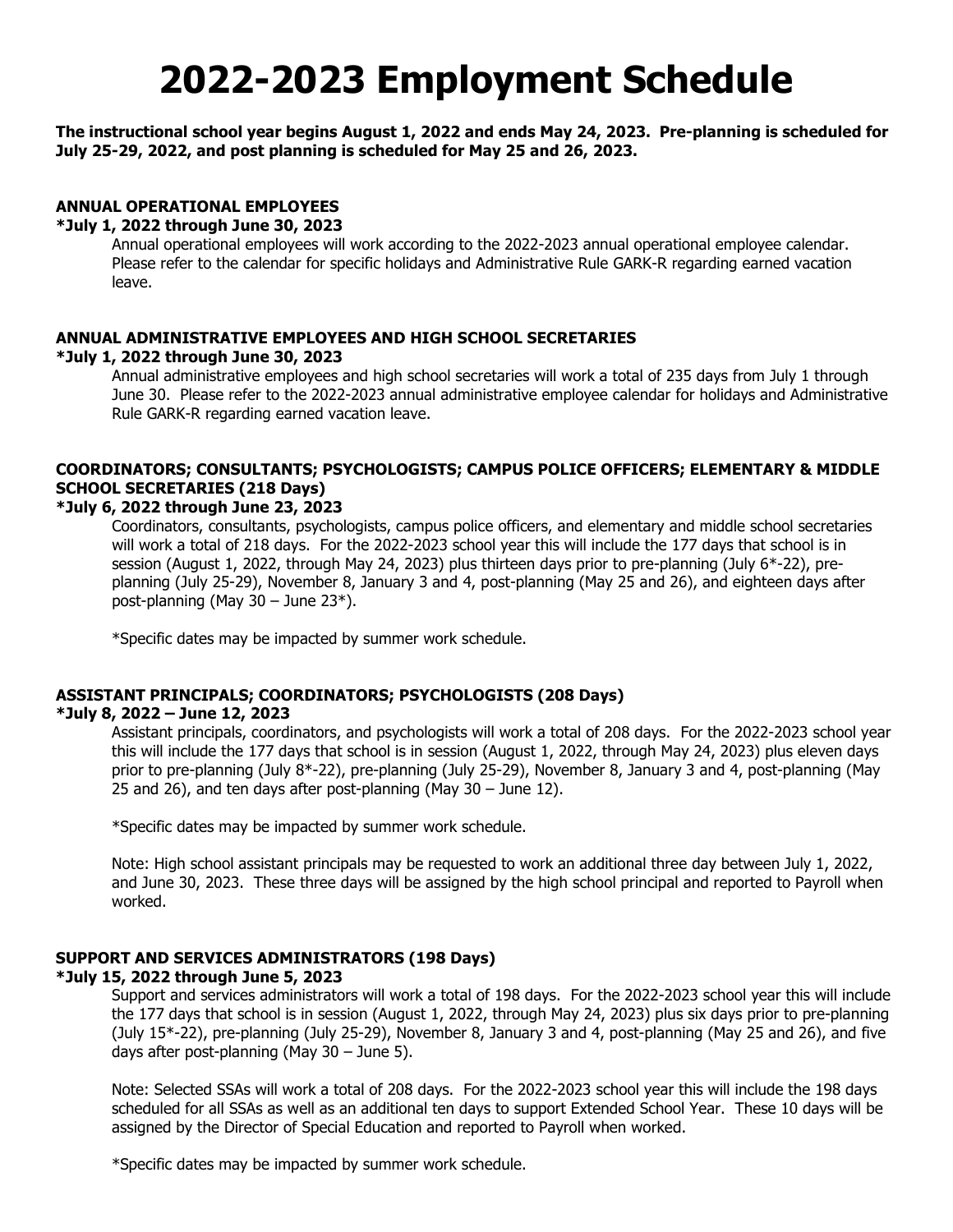# **BOOKKEEPERS; RANK III CLERKS, BRAILLE CLERKS (198 Days)**

#### **July 18, 2022 through June 6, 2023**

Bookkeepers and middle school pupil personnel clerks will work a total of 198 days. For the 2022-2023 school year this will include the 177 days that school is in session (August 1, 2022, through May 24, 2023) plus five days prior to pre-planning (July 18-22), pre-planning (July 25-29), November 8, January 3 and 4, post-planning (May 25 and 26), and six days after post-planning (May 30 – June 6).

# **PSYCHOLOGISTS (198 Days)**

#### **July 25, 2022 through June 13, 2023**

Psychologists will work a total of 198 days. For the 2022-2023 school year this will include the 177 days that school in session (August 1, 2022, through May 24, 2023) plus pre-planning (July 25-29), November 8, January 3 and 4, post-planning (May 25 and 26), and eleven days after post planning (May 30 – June 13).

#### **HIGH SCHOOL PUPIL PERSONNEL CLERKS; HIGH SCHOOL RANK III GUIDANCE CLERKS (193 Days) July 20, 2022 through June 1, 2023**

High school pupil personnel clerks and high school Rank III guidance clerks will work a total of 193 days. For the 2022-2023 school year this will include the 177 days that school is in session (August 1, 2022, through May 24, 2023) plus three days prior to pre-planning (July 20-22), pre-planning (July 25-29), November 8, January 3 and 4, post-planning (May 25 and 26), and three days after post-planning (May 30 – June 1).

#### **TEACHERS NEW TO COBB COUNTY (191 Days)**

#### **July 19, 2022 through May 26, 2023**

Teachers new to Cobb will work a total of 191 days. For the 2022-2023 school year this will include the 177 days that school is in session (August 1, 2022, through May 24, 2023) plus four days prior to pre-panning (July 19-22), pre-planning (July 25-29), November 8, January 3 and 4, and post-planning (May 25 and 26).

#### **TEACHERS AND SCHOOL COUNSELORS (187 Days) July 25, 2022 through May 26, 2023**

Teachers and School Counselors will work a total of 187 days. For the 2022-2023 school year this will include the 177 days that school is in session (August 1, 2022, through May 24, 2023) plus pre-planning (July 25-29), November 8, January 3 and 4, and post-planning (May 25 and 26).

# **RANK I SCHOOL CLERKS; RANK I HIGH SCHOOL GUIDANCE CLERKS; SCHOOL SOCIAL WORKERS; OCCUPATIONAL & PHYSICAL THERAPISTS; OT ASSISTANTS; SPECIAL ED COUNTY-WIDE AND SPECIAL ED SCHOOL-BASED NURSES (188 Days)**

#### **July 22, 2022 through May 26, 2022**

Rank 1 school clerks, Rank I high school guidance clerks, school social workers, occupational and physical therapists, occupational therapist assistants and special education county-wide and school-base nurses will work a total of 188 days. For the 2022-2023 school year this will include the 177 days that school is in session (August 1, 2022, through May 24, 2023) plus six days prior to the start of school (July 22-29), November 8, January 3 and 4, and post-planning (May 25 and 26).

# **SCHOOL FOOD SERVICE MANAGERS (188 Days)**

#### **July 20, 2022 through May 25, 2023**

School food service managers will work a total of 188 days. For the 2022-2023 school year this will include the 177 days that school is in session (August 1, 2022, through May 24, 2023) plus eight days prior to the start of school (July  $20 - 29$ ), November 8, January 4, and May 25.